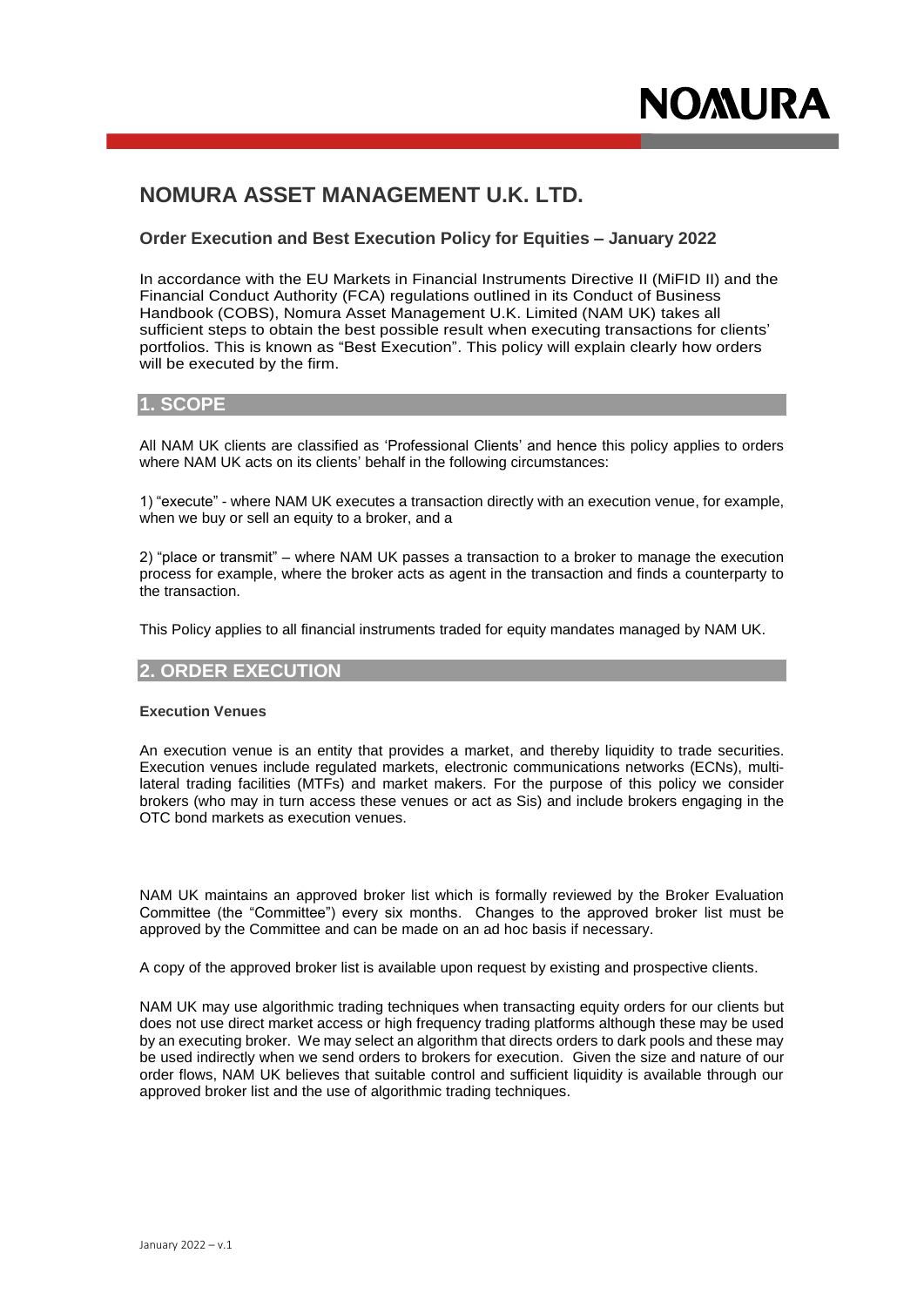### **Trading Department & Broker Selection**

Order execution is managed by NAM UK's Trading desk. The Trading desk is independent of NAM UK's investment teams which allows the traders full discretion over the choice of execution venue and, control over the execution process. There are a variety of methods available to execute client orders including brokers, MTFs and electronic trading (use brokers' of algorithms.)

Subject to any specific client instructions set out in the client agreement (referred to below), the traders use their commercial judgement and available market information to determine the best method of order execution. The trader will select the most appropriate broker (from the authorised broker list) and/or the most suitable broker algorithm to use depending on the nature of the order to seek best execution for the client.

# **3. BEST EXECUTION**

NAM UK will take all sufficient steps to achieve the best possible results for our clients. When transmitting orders to brokers for execution the traders consider the following:

### **1. Execution Criteria**

The traders will apply the following criteria in a manner that takes into account differing characteristics of client orders:

- classification of the client (all NAM UK's clients are classified as Professional Clients);
- financial instrument; and
- available brokers or execution venue

### **2. Execution Factors**

The traders consider the relative importance of the execution factors when sending orders to brokers. Execution factors include but are not limited to:

- price;
- cost;
- speed;
- likelihood of execution and settlement;
- size and nature of order; and
- any other factor considered relevant to the management of an, e.g. order, price limit orders set by the portfolio manager.

NAM UK satisfies these requirements by:

- executing client orders as soon as practical, unless postponing execution is likely to produce a better outcome for the client, for example, where the trader believes that market impact and price movement will be limited by managing an order over a period of time.
- ensuring that orders are reviewed and executed by the traders in the order in which they are received; and
- aggregating client orders, where permitted by each client, so that the trader may have an opportunity to return a better execution with a broker due to a more tradeable order size.

#### **Examples of the Best Execution Factors on Different Asset Classes**

#### *On exchange*

#### *E.g. Listed Equity, Exchange Traded Derivative instruments (ETDs) and Exchange Traded Funds (ETFs)*

For securities traded on a regulated market (e.g. listed equities and ETDs) the trader directs the transaction to the most appropriate broker or utilises the most appropriate algorithmic execution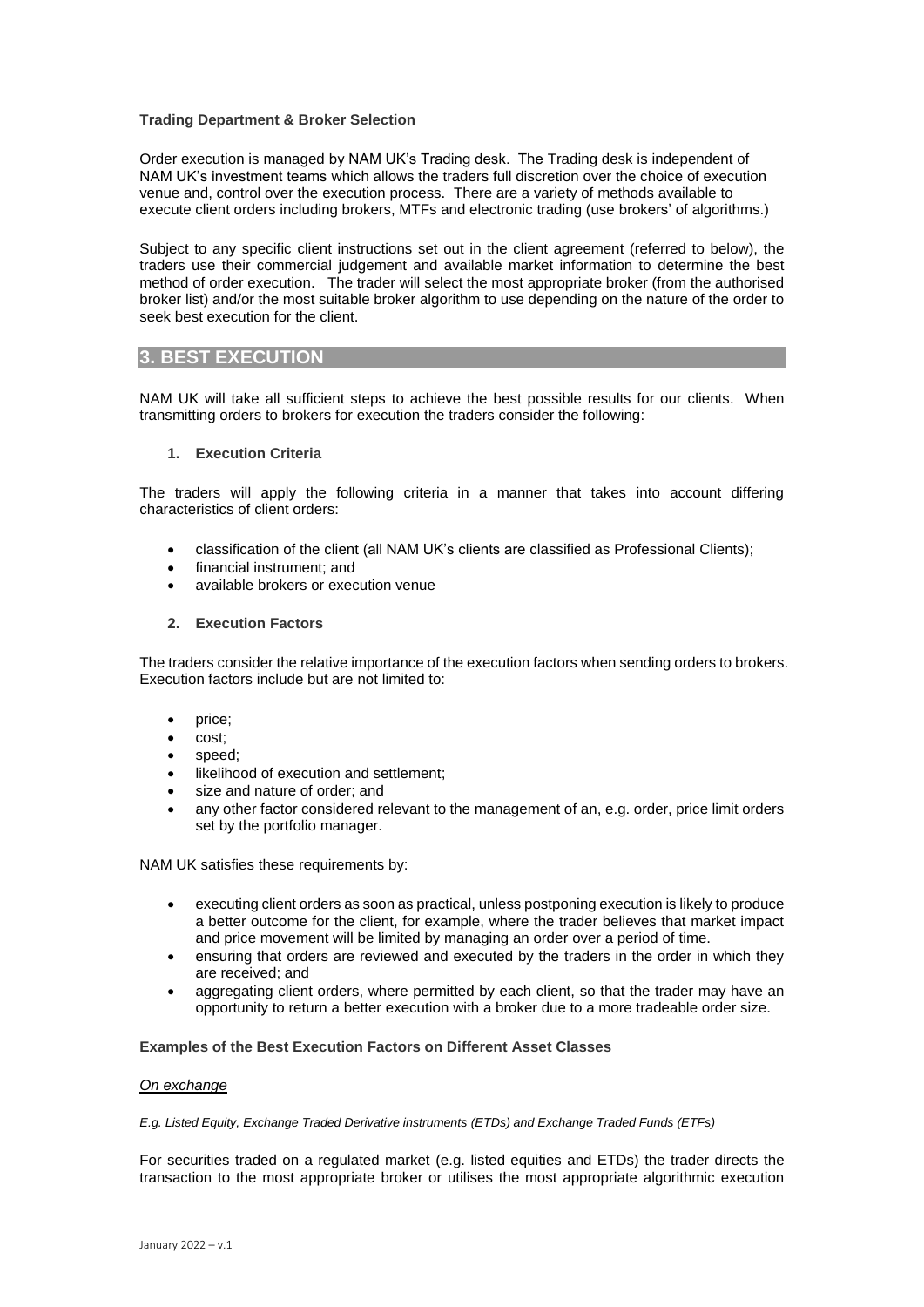strategy taking into account the execution factors. For relatively liquid on exchange transactions, price is likely to be the most significant factor. For large volume orders or illiquid stocks however, execution factors other than price (for example likelihood of execution) may be given a higher weighting.

ETFs can be executed using MTFs such as Tradeweb. Multiple quotes can be received simultaneously – price is the most significant best execution factor in this case.

#### *Broker OTC markets - derivatives*

*E.g. Forward FX.*

For forward FX appropriate reference rates are obtained using tools such as Bloomberg and competing spreads from the broker panel where appropriate to model a transaction and establish a price position. Price is likely to be the significant factor. Execution factors other than price (predominantly market impact, liquidity and other implicit costs of transaction) may however be given a higher weighting in some circumstances such as large order size.

#### *Collective investment schemes*

For transactions in the shares or units of collective investment schemes, the sole point of execution will be the scheme manager or their agent and the price will be established according to the scheme's particulars or prospectus.

# **4. CLIENT SPECIFIC INSTRUCTIONS**

NAM UK may on occasions, receive instructions from a client to buy or sell specific financial instruments, for example, where the client has added a stock to a prohibited list. These instructions may detail the number of securities to trade, a specific guide price or a broker with whom to place the order.

Where we receive such instructions, NAM UK is not required under the FCA or MiFID II regulations to provide best execution to the client. Nevertheless, NAM UK will take all reasonable steps to obtain the best possible result considering all relevant factors not covered by the specific client instructions.

## **5. ORDER AGGREGATION**

If portfolio managers submit multiple orders for the same security, with the same order objectives, then these orders may be aggregated, where permitted by the clients, and placed as a block trade if the trader believes that it is in the best interests of all clients involved.

If an aggregated order is not fully executed it is allocated to each client on a pro-rata basis.

### **6. MONITORING**

NAM UK monitors the effectiveness of its execution arrangements and this policy, and, on a regular basis, assesses whether the execution quality of the venues and brokers selected provide the best possible result for the client. Demonstrating best execution does not necessarily involve a transaction-by-transaction analysis, but can involve an assessment of a record of transactions over a period, indicating that overall, the best result has been achieved.

Whilst obtaining and evidencing best execution is the responsibility of the trading team, NAM UK's Compliance team will undertake sample monitoring of transactions in line with the guidelines below.